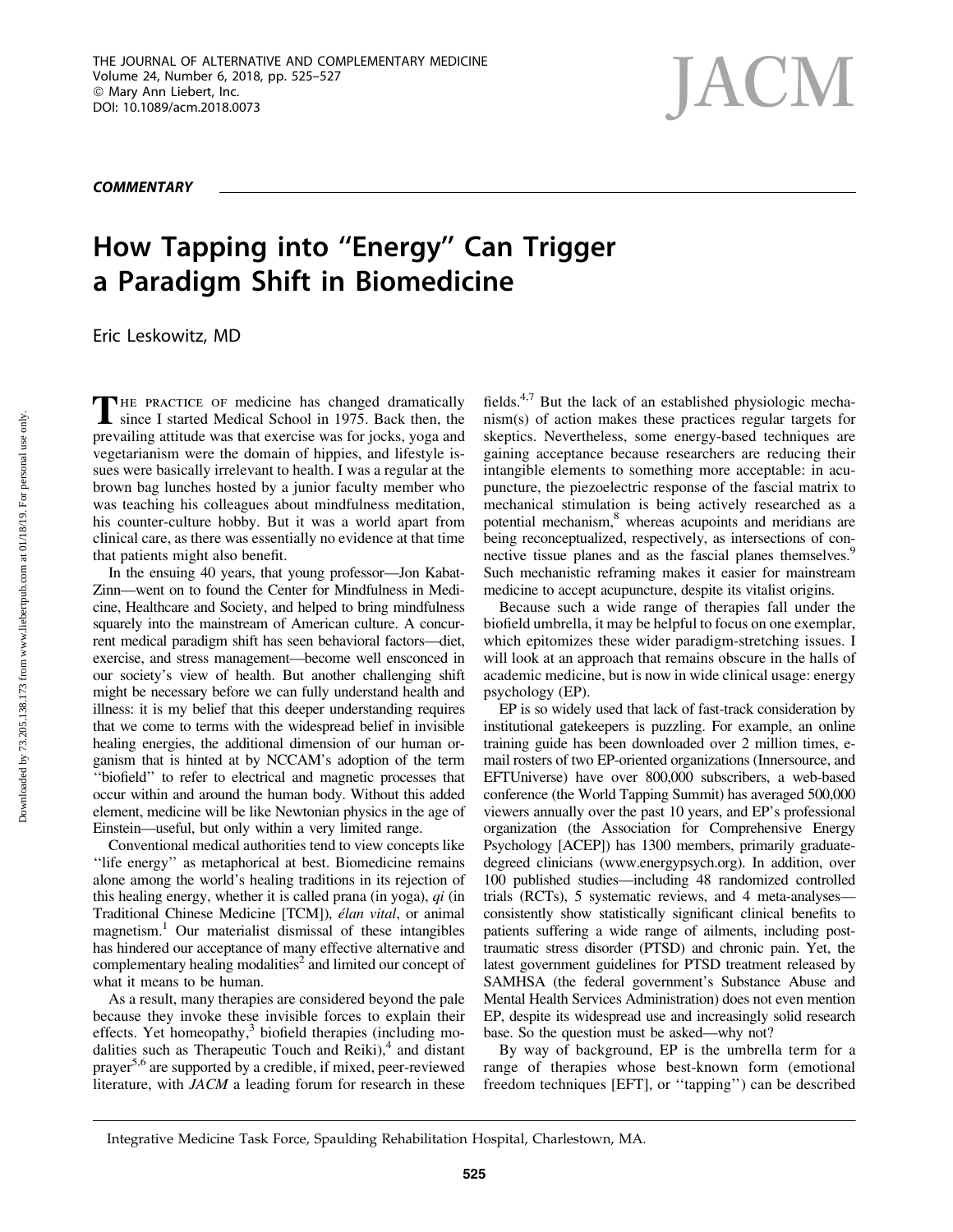in conventional psychological terms as an exposure-based desensitization process with a somatic component. But that formalistic phrasing disguises just how odd looking the technique is. The patient repeats aloud a series of affirmations of self-acceptance despite their strong emotional reactions to the trauma, while tapping himself on a series of acupuncture points on the face, upper body, and hands.

According to TCM, these spots are the endpoints of major acupuncture meridians, and they regulate our emotions. However, from allopathic medicine's perspective, they are essentially random points on the surface of our body that have no particular biologic significance. Nevertheless, a growing body of research suggests that something significant happens when these points are stimulated at the same time that upsetting experiences are mentally reviewed.

In one  $RCT$ ,<sup>10</sup> combat veterans meeting DSM-5 criteria for PTSD were given 6 weekly hour-long EFT treatments. By study's end, 86% of them no longer met the diagnostic criteria, compared with only 4% in the wait-list control group ( $p < 0.001$ ); at 6-month follow-up, 80% still did not meet criteria.

I propose the following reasons for this translational lag: institutional inertia, intellectual gatekeeping, and paradigm loyalty. Here are three examples of those sociocultural processes at work.

- (1) Resistance by professional organizations—The American Psychological Association (APA) has welldelineated guidelines according to which newly proposed therapies can earn acceptance as an ''empirically supported therapy.'' In 2012, after 5 years of concerted effort by ACEP, the APA overturned their 1998 policy and allowed programs in EP to be granted CE credit for psychologists. But the next step—endorsement has still not happened, despite ongoing efforts in this direction.<sup>11</sup>
- (2) Resistance by professional journals—In 2012, *The Journal of Clinical Social Work* published an article concluding that EFT practitioners were generally ''uncritical thinkers'' who believed in ''pseudoscience'' and "intuition."<sup>12</sup> ACEP formally requested the right to respond, and the journal's editorial board initially agreed to publish a counterpoint. But the board rescinded this offer at the last minute, so ACEP's detailed point-by-point rebuttal was published elsewhere.<sup>13</sup>
- (3) Resistance in popular media—Wikipedia is a widely consulted source for medical information, yet it has been credibly accused of bias against holistic therapies.14 The Wikipedia article on EFT uses emotionally loaded terms (''pseudoscience,'' ''highly bizarre'') and omits mention of most research after 2005. However, ACEP's attempts to update and edit the entry were regularly scrubbed within days, and sometimes even hours.15,16 ACEP initiated a Change.org petition asking Wikipedia for a reconsideration, and was surprised to receive a personal response from Jimmy Wales, the founder. He described his site's commitment to solid scientific research, and responded<sup>16</sup> to the systematic review of the evidence presented by ACEP with this evaluation: ''What we won't do is pretend that the work of lunatic charlatans is the equivalent of 'true scientific discourse.' It isn't.''

It is human nature, of course, to hold on to cherished beliefs, especially if one's identity (professional or personal) depends on maintaining a certain worldview. Although biomedicine has significantly shifted its institutional identity with its recent embrace of behavioral and lifestyle factors, I believe it will remain an incomplete healing system if intangible factors like ''energy'' and consciousness are excluded from consideration. Many effective therapies such as EFT will continue to be marginalized because their mechanism of action does not mesh with the standard model.

But does it actually matter if we cannot explain a treatment's mechanism of action? Surgeons continue to use general anesthesia, even though they cannot explain why it works. Energy-based therapies should be held to a similar standard: as long as they are proven effective, they should be endorsed while we work to outline a plausible mechanism of action.

As long as intangibles such as energy and consciousness are not part of medicine's explanatory mix (at least in the expanded sense of those terms used in this essay—i.e., ''energy'' meaning more than just biochemical metabolism, ''consciousness'' meaning more than just being noncomatose), I predict that we will continue to miss opportunities to construct a more complete and effective model of health and illness. That is because we will be excluding from consideration effective therapies that appear implausible, if not downright impossible. As scientists who stick to familiar territory, we will resemble the drunk who keeps looking for his missing key under the street light because that is the only spot where it is bright enough to see.

But there are some positive notes. Several academically based and research-oriented organizations now actively explore the reality of energy and consciousness. A recent special issue of *Global Advances in Health and Medicine* devoted solely to Biofield Science<sup>17</sup> resulted from scientific meetings and discussions fostered by a recently established nonprofit collaborative called The Consciousness and Healing Initiative (CHI).<sup>19</sup> Academic researchers at major universities and medical centers (including the University of California at San Diego and the MD Anderson Cancer Center) have partnered with CHI, as has The Institute of Noetic Sciences, with its 40 year record of conducting this sort of research.<sup>18</sup> The movement toward worldview expansion in medicine goes beyond the United States: an international panel of researchers produced the recent consensus document ''Manifesto for a Post-Materialist Science."<sup>20</sup> These groups, and others, are actively educating clinicians, conducting research, and collaborating across disciplines to generate a new and more powerful multidimensional conceptual framework for medicine.

One hundred years ago, the discoveries of quantum physicist Max Planck triggered a paradigm shift, one that was met with great resistance by the scientific establishment of his era. He responded: ''Science advances one funeral at a time.'' The current expansion and shift of scientific paradigms could potentially run a smoother course, if medicine finally comes to terms with the intangibles in its closet.

## Acknowledgments

The author thanks John Weeks, Robert Schwarz PsyD, David Feinstein PhD, and two anonymous reviewers for their helpful suggestions.